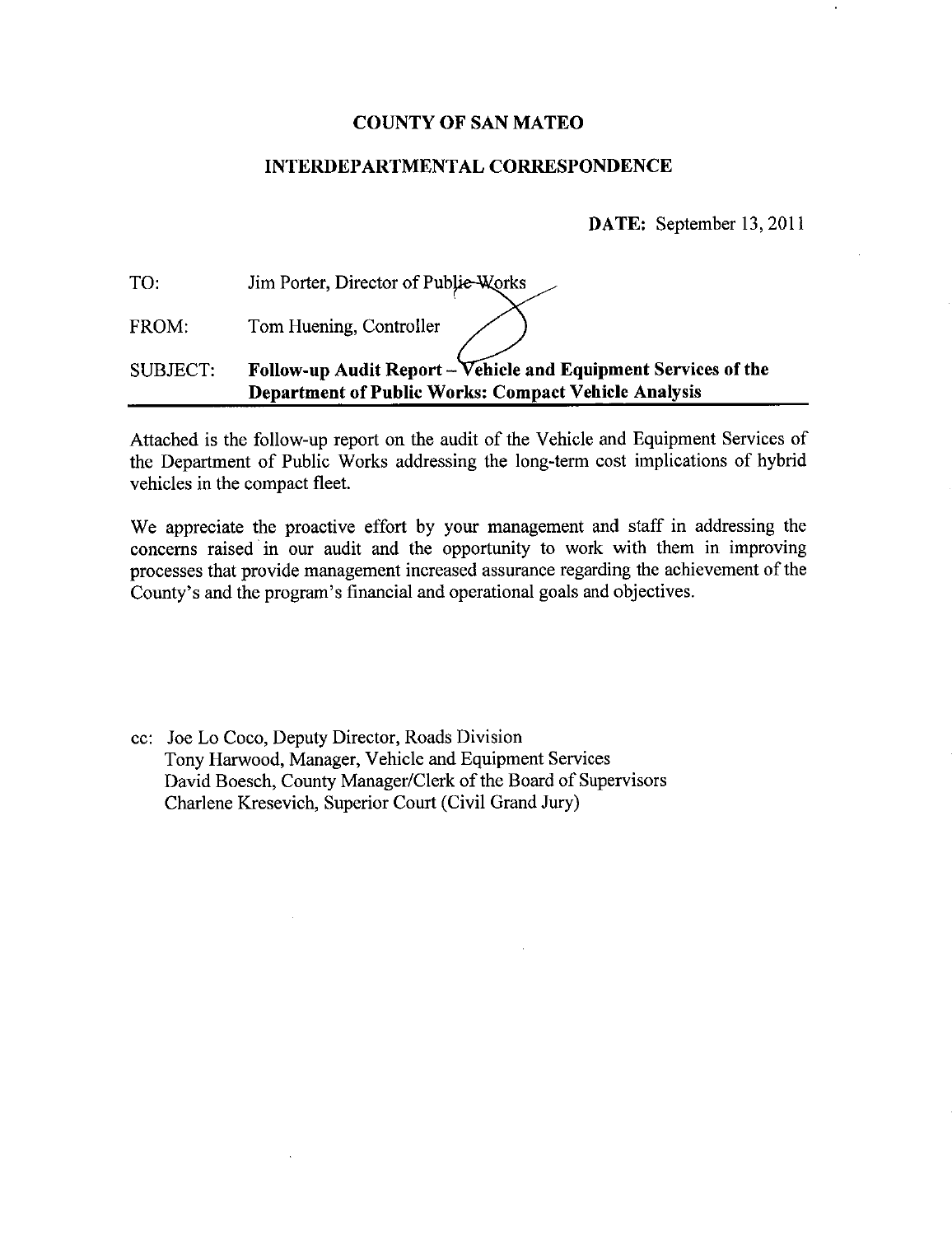# **VEHICLE AND EQUIPMENT SERVICES DEPARTMENT OF PUBLIC WORKS**

# **COMPACT VEHICLE ANALYSIS HYBRID** *<sup>V</sup>* **CONVENTIONAL**

**Follow-up - June 2011** 



**Controller's Office Audit Division**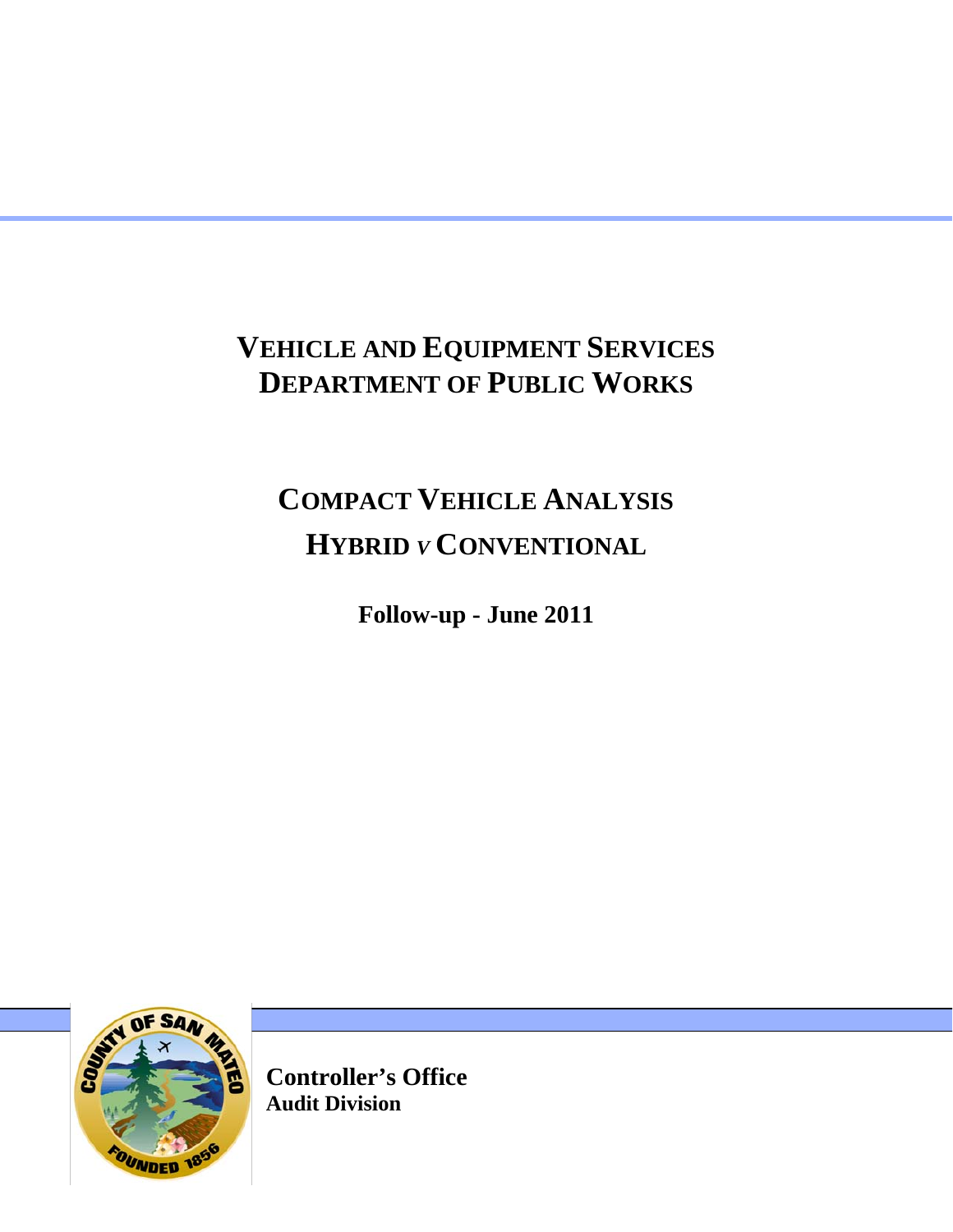The Audit Division performed an operational review of the Vehicle and Equipment Services of the Department of Public Works and issued a report in March 2004. A follow-up audit report on the status of the recommendations on hybrid vehicles was issued in January 2010. The major issue from the report was the long-term cost implications of replacing conventional vehicles in the fleet by hybrids that have a higher acquisition cost. This issue was also the topic of a Civil Grand Jury Report issued in April 2011.

The scope of this analysis focuses only on compact vehicles since hybrids for other vehicle classes are neither readily available nor economically feasible.

### *County Policy*

The County policy on the purchase of hybrids is driven by two Board resolutions. Board Resolution No. 069650, effective since September 9, 2008, requires the purchase of hybrid or other fuel-efficient models with a minimum of 30 combined street and highway miles per gallon (MPG) whenever

| <b>Compact Vehicles Fleet</b> |                   |                                                 |       |         |  |  |  |  |  |  |  |  |  |  |
|-------------------------------|-------------------|-------------------------------------------------|-------|---------|--|--|--|--|--|--|--|--|--|--|
|                               |                   | <b>Current</b><br>(FY 10-11)                    |       | FY03-04 |  |  |  |  |  |  |  |  |  |  |
| Description                   | Type <sup>1</sup> | Meets<br><b>New</b><br>Policy                   | Count | Count   |  |  |  |  |  |  |  |  |  |  |
| Honda Civic                   | н                 |                                                 | 82    | 0       |  |  |  |  |  |  |  |  |  |  |
| <b>Toyota Prius</b>           | н                 | Y                                               | 65    | 5       |  |  |  |  |  |  |  |  |  |  |
| <b>Total Hybrids</b>          |                   |                                                 | 147   | 5       |  |  |  |  |  |  |  |  |  |  |
| Other                         | C                 | N                                               | 45    | 139     |  |  |  |  |  |  |  |  |  |  |
|                               | 192<br>144        |                                                 |       |         |  |  |  |  |  |  |  |  |  |  |
|                               |                   | <sup>1</sup> Type: H - Hybrid; C – Conventional |       |         |  |  |  |  |  |  |  |  |  |  |

possible. Fuel-efficient is defined as Ultra Low Emissions Vehicle (ULEV), Partial Zero Emissions Vehicle (PZEV) or Zero Emissions Vehicle (ZEV). This policy allows the purchase of conventional vehicles as long as they meet the emission and MPG requirements. Board Resolution No. 069053 (Cool Counties Declaration), adopted on October 16, 2007, requires the County to calculate carbon footprint, take inventory of current conservation activities and develop and implement a carbon emissions reduction plan. This declaration specified regional carbon dioxide emission reduction targets of flat emissions by 2010 and an 80% reduction by 2050 from 2005 baseline levels.

## *Hybrid Compact Vehicles and County Policy*

While the majority of currently available conventional compact vehicles meets or exceeds the emission and minimum 30 combined MPG requirements and is less expensive to own than hybrids as discussed below, hybrids have significantly lesser carbon emissions and therefore contribute toward meeting the



of the overall total (as illustrated in the chart above).

Cool Counties Declaration goal. However, the actual impact of compact hybrids on the overall emissions inventory is insignificant based on the Baseline San Mateo County Greenhouse Gas Emissions Inventory Report compiled in 2005. The report indicates that Government Operations generate a total of 41,517 metric tons of carbon dioxide. The largest contributors are County Buildings and Facilities (46%) and County Employees' Commute (37%). Although the County vehicle fleet is the next greatest contributor with 12%, the compact vehicles portion is only 1%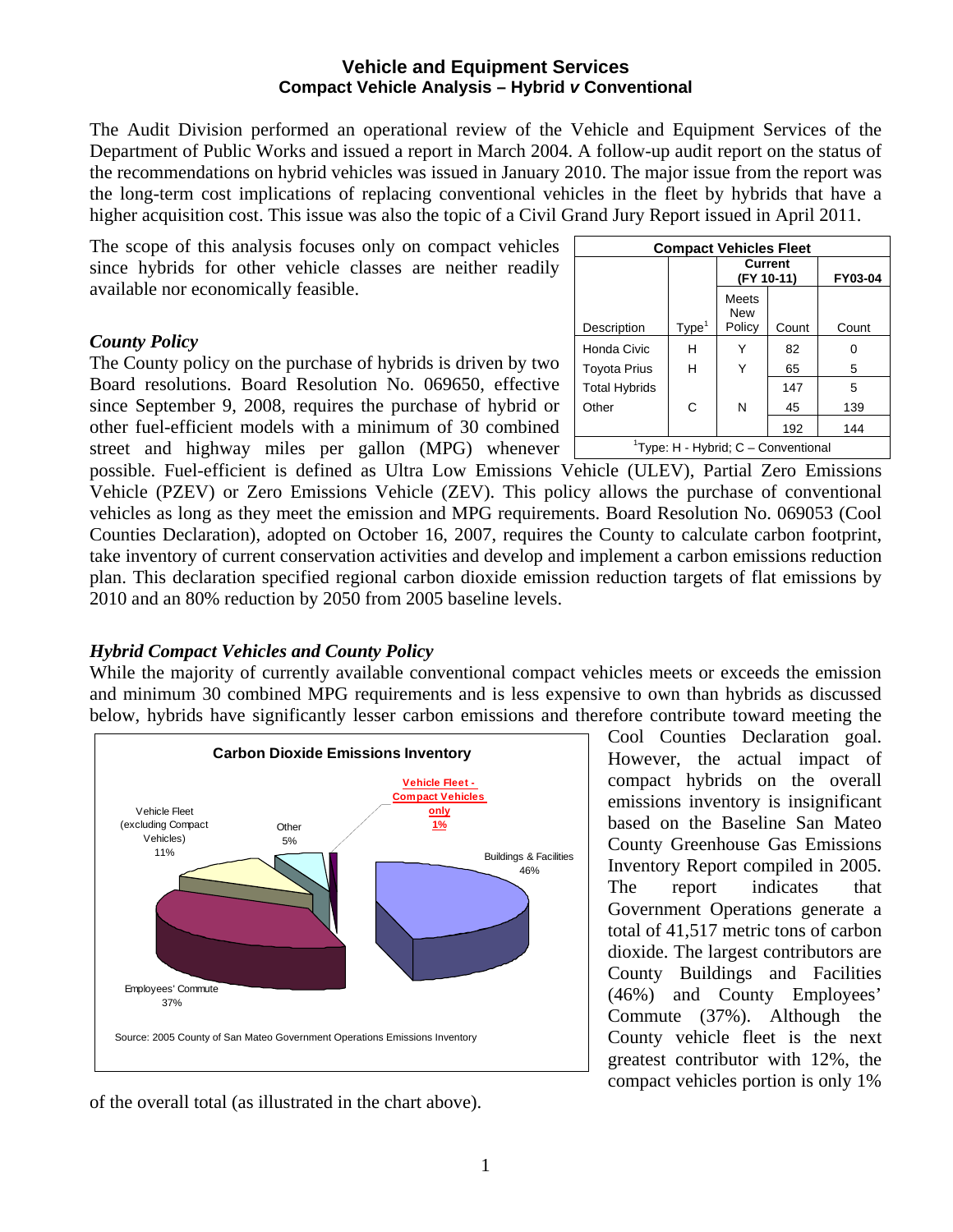Within the compact vehicles class, our analysis of selected vehicles shows that a hybrid on average emits 57% less greenhouse gases and 75% less smog than a conventional vehicle. When the emissions inventory was compiled two-thirds of the compact vehicle fleet were conventional vehicles. Currently, only about a quarter of the compact vehicle fleet is conventional vehicles.

### *Cost of Policy Implementation*

In our 2004 review, the analysis showed that a hybrid was less expensive to operate and maintain than a conventional vehicle. At the time of that review, the maintenance, fuel, and resale advantages of a hybrid offset its higher initial purchase cost giving it an overall ownership cost advantage of \$1,764 over a similar conventional vehicle.

| Seven-Year Ownership Cost Variance<br>(Based on data current at the time of our reviews in the years noted)                                                                                                                                           |       |  |       |                                       |  |  |  |  |  |  |  |  |
|-------------------------------------------------------------------------------------------------------------------------------------------------------------------------------------------------------------------------------------------------------|-------|--|-------|---------------------------------------|--|--|--|--|--|--|--|--|
|                                                                                                                                                                                                                                                       | 20111 |  | 20101 | 20042                                 |  |  |  |  |  |  |  |  |
| Hybrid Cost Over/(Under)<br>\$4,013<br>\$5,283<br>(\$1,764)                                                                                                                                                                                           |       |  |       |                                       |  |  |  |  |  |  |  |  |
| Estimated Additional Cost of Hybrids over Conventional Cars<br>Over the Next Seven-Year Lifecycle<br>(Cost estimates based on current data and replacement of 200 compact cars in the fleet)                                                          |       |  |       |                                       |  |  |  |  |  |  |  |  |
| Additional cost based on difference between average costs of hybrids in the<br>\$803,000<br>fleet and selected conventional compacts<br>(\$115,000 annually)                                                                                          |       |  |       |                                       |  |  |  |  |  |  |  |  |
| Additional cost based on difference between average costs of hybrids in the<br>fleet and the least expensive conventional compact selected for analysis                                                                                               |       |  |       | \$1.1 million<br>(\$162,000 annually) |  |  |  |  |  |  |  |  |
| 12011 & 2010 is the variance of the average cost of hybrids in fleet and elected conventional vehicles.<br><sup>2</sup> 2004 is the variance for the Toyota Prius (only hybrid available at the time) and the Ford Focus (incumbent<br>vehicle) only. |       |  |       |                                       |  |  |  |  |  |  |  |  |

The January 2010 update to this analysis

shows that the cost advantages of hybrids were no longer applicable. Although the amount fluctuates, the overall seven-year ownership cost of a hybrid is higher than a comparable conventional vehicle.

Our analysis was based on current data relating to hybrid models in the fleet and available hybrid models that meet policy requirements. The costs are based on data gathered in June 2011 and may change over time. Hybrids naturally have a higher MPG and emit less greenhouse gases and smog. They also have a higher reliability rating. However, the seven-year net ownership cost for a hybrid is, on average, approximately \$4,013 more than a conventional vehicle. With approximately 200 compact vehicles in the fleet, the additional cost is substantial (see table above). The difference between the average cost of hybrid models in the fleet and the conventional vehicle with the lowest ownership cost, the 2011 Ford Fiesta S Sedan, is even higher at \$5,700 per vehicle. Based on current data, the estimated additional cost of selecting a hybrid over a conventional vehicle over the next seven-year life cycle of fleet compacts is estimated at \$0.8 million to \$1.1 million, which computes to \$115,000 to \$162,000 per year.

## *Hybrids and Conventional Vehicles Comparison*

For the purposes of our analysis we considered the following factors - MPG, compliance with current purchasing policy and environmental goal, ownership life cycle cost, reliability and emissions.

The table below summarizes the average data for hybrids and conventional vehicles selected from all available models that best meet the criteria mentioned above (selection process discussed in Appendix 1 and ownership cost composition detail in Appendix 2).

| Summary - Comparing 2011 Compact Vehicles: Hybrids and Conventional                                                                                                                                           |                  |                     |                                        |                       |               |                        |         |  |  |  |  |  |  |
|---------------------------------------------------------------------------------------------------------------------------------------------------------------------------------------------------------------|------------------|---------------------|----------------------------------------|-----------------------|---------------|------------------------|---------|--|--|--|--|--|--|
|                                                                                                                                                                                                               | MPG <sup>2</sup> | Meets<br>Purchasing | <b>Contributes to</b><br>Environmental | Seven-Year            |               | Emissions <sup>3</sup> |         |  |  |  |  |  |  |
| Vehicle Type <sup>1</sup>                                                                                                                                                                                     |                  | <b>Policy</b>       | <b>Declaration</b>                     | Ownership             | Relia-        | Greenhouse             | Smog    |  |  |  |  |  |  |
|                                                                                                                                                                                                               | <b>Emission</b>  | Y/N)                | (Y/N)                                  | Net Cost <sup>3</sup> | <b>bility</b> | Gases (lbs)            | (grams) |  |  |  |  |  |  |
| <b>Hybrids</b>                                                                                                                                                                                                | 44 (PZEV)        |                     |                                        | \$23,348              | 4.3           | 3306                   | 450     |  |  |  |  |  |  |
| Conventional                                                                                                                                                                                                  | 32 (ULEV)        |                     | N                                      | 20.413                | 4.0           | 7714                   | 1800    |  |  |  |  |  |  |
| Variance                                                                                                                                                                                                      | 12               |                     |                                        | $2.935^{3}$           | 0.3           | -4408                  | $-1350$ |  |  |  |  |  |  |
| <sup>1</sup> Hybrid vehicles include Honda Civic Hybrid & Insight and Toyota Prius. Conventional vehicles selected include Honda Fit, Toyota Yaris and Ford Fiesta.<br>$2$ Cambinad Ctrastil lightney Milange |                  |                     |                                        |                       |               |                        |         |  |  |  |  |  |  |

Combined Street/Highway Mileage.

 $3$  Seven-year ownership cost calculations in Appendix 3 and 4; variance is \$4,013 if Honda Insight (currently not in fleet) is excluded from the Hybrids' average.

 $<sup>4</sup>$  JD Power predicted reliability score out of a maximum score of 5.</sup>

5 Source: California Air Resource Board (www.driveclean.ca.gov).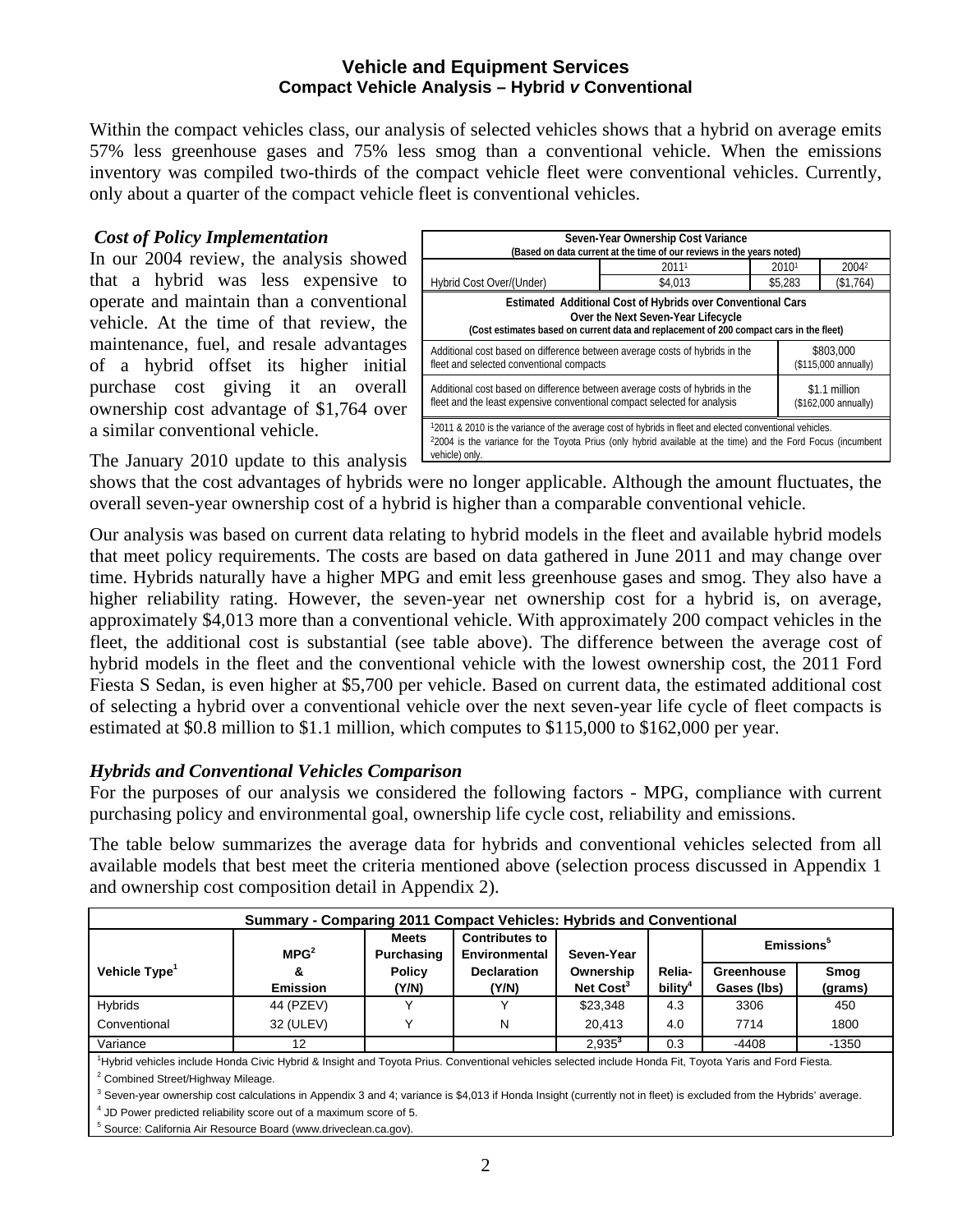The analysis presented is based on data gathered in June 2011. Costs will change and fluctuate over time due to factors such as market demands, technological improvements, and introduction of new models.

### *Analysis – Hybrid Vehicles*

In recent years the Vehicle and Equipment Services has restricted compact vehicles purchases to either the Toyota Prius Hybrid or the Honda Civic Hybrid. The last major purchase, made in March 2010, was for nine Honda Civic Hybrids.

A comparative analysis of the 2011 hybrid models that meet current policy requirements ranks the Honda Civic Hybrid the lowest and the hybrid Honda Insight as the highest or the best choice based on ownership cost. The 2011 Honda Insight meets current policy requirements and has identical MPG, reliability and emissions as the Honda Civic Hybrid but costs \$3,900 less over a seven-year period. The cost difference between the Insight and the Toyota Prius Hybrid One is less; the Insight's ownership cost is \$2,600 less than the Prius. The table below includes the related comparative data.

It should be noted that the current version of the Honda Insight included in our analysis was not available in 2010 when the nine Honda Civic Hybrids were purchased (the lower-cost Toyota Prius, however, was available). As indicated by our analysis, both the Prius Hybrid One and the Insight have lower ownership costs than the Civic Hybrid indicating the need to perform an appropriate comparative analysis on a regular basis to ensure the most effective use of capital, especially when a large purchase is anticipated.

| Summary - Comparing 2011 Compact Vehicles: Hybrids                             |  |                   |               |                    |             |                     |            |                        |  |  |  |  |  |
|--------------------------------------------------------------------------------|--|-------------------|---------------|--------------------|-------------|---------------------|------------|------------------------|--|--|--|--|--|
|                                                                                |  | MPG <sup>1</sup>  | <b>Meets</b>  | <b>Contributes</b> | Seven-Year  |                     |            | Emissions <sup>4</sup> |  |  |  |  |  |
|                                                                                |  | &                 | Purchasing    | to Environ         | Owner-      |                     |            |                        |  |  |  |  |  |
| <b>Vehicle</b>                                                                 |  | Emis-             | <b>Policy</b> | <b>Declaration</b> | ship        | Relia-              | Greenhouse |                        |  |  |  |  |  |
|                                                                                |  | sion              | (Y/N)         | (Y/N)              | Net $Cost2$ | bility <sup>3</sup> | Gases      | Smog                   |  |  |  |  |  |
| <b>Hybrids</b>                                                                 |  |                   |               |                    |             |                     | (lbs)      | (grams)                |  |  |  |  |  |
| Honda Civic<br>Hybrid                                                          |  | 42<br><b>PZEV</b> | Y             | Y                  | \$25,079    | 4.5                 | 3306       | 450                    |  |  |  |  |  |
| <b>Toyota Prius</b><br>Hybrid One                                              |  | 49<br><b>PZEV</b> | Y             | Y                  | 23,773      | 4                   | 3306       | 450                    |  |  |  |  |  |
| Honda Insight                                                                  |  | 42<br><b>PZEV</b> | Ÿ             | Y                  | 21,192      | 4.5                 | 3306       | 450                    |  |  |  |  |  |
| Combined Street/Highway Mileage                                                |  |                   |               |                    |             |                     |            |                        |  |  |  |  |  |
| <sup>2</sup> Seven-year ownership cost calculations in Appendix 3 and 4.       |  |                   |               |                    |             |                     |            |                        |  |  |  |  |  |
| <sup>3</sup> JD Power predicted reliability score out of a maximum score of 5. |  |                   |               |                    |             |                     |            |                        |  |  |  |  |  |
| <sup>4</sup> Source: California Air Resource Board (www.driveclean.ca.gov).    |  |                   |               |                    |             |                     |            |                        |  |  |  |  |  |

## *Analysis Summary – Conventional Vehicles*

Although conventional vehicles have lower MPG and higher emissions of greenhouse gases, the net ownership cost is typically lower than hybrids. Based on the table below, the Ford Fiesta S Sedan is the top choice among conventional vehicles with the lowest cost of ownership. The net ownership cost of the Fiesta is \$6,300 lower than a Honda Civic Hybrid, \$5,000 lower than a Toyota Prius Hybrid One and \$2,400 lower than the Honda Insight. On average, the Fiesta's ownership cost is \$4,600 lower than all the hybrids included in our analysis. Despite the Fiesta's slightly lower reliability rating, the cost of maintenance and repairs for the Fiesta is the lowest among all the other vehicles reviewed.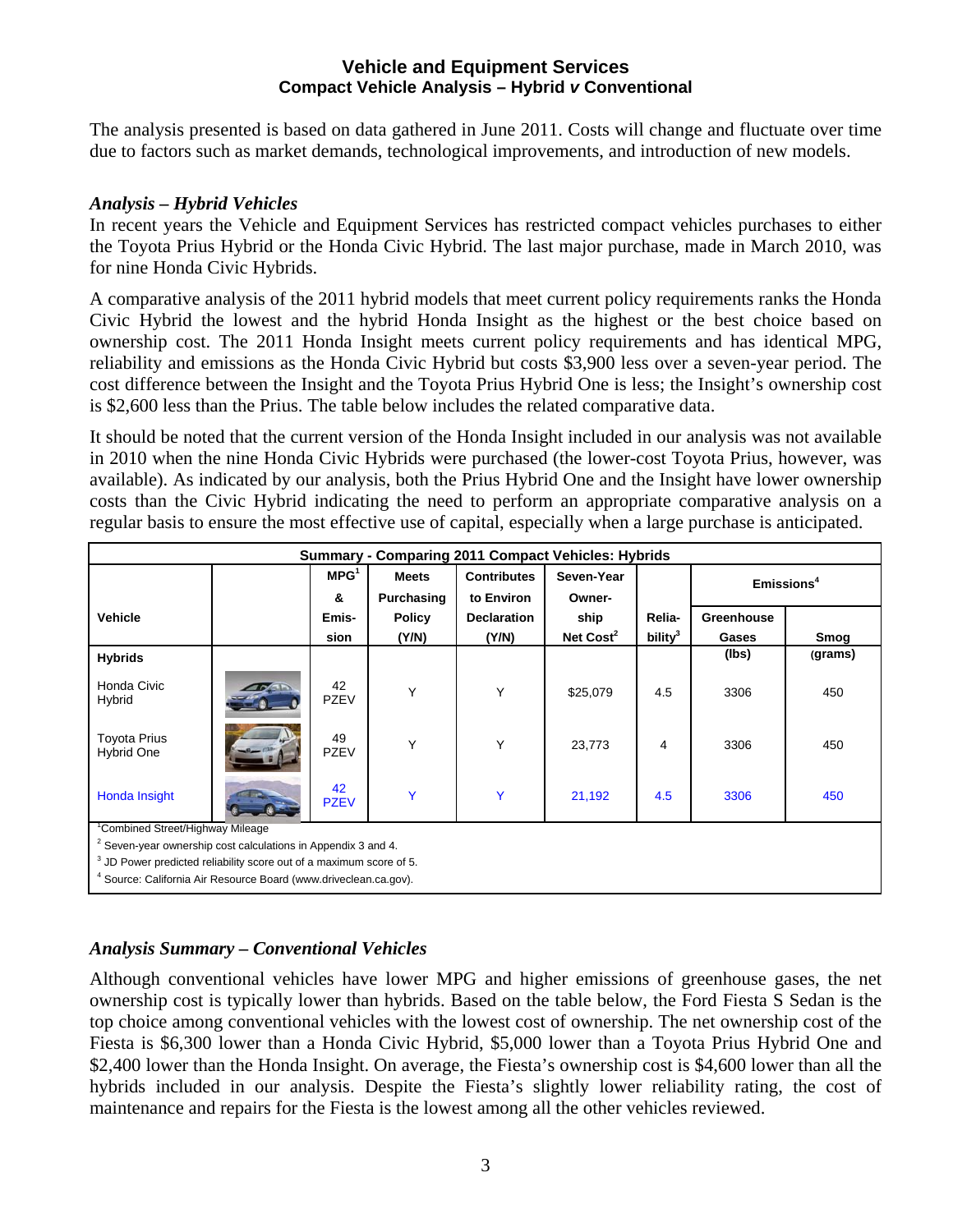| <b>Summary - Comparing 2011 Compact Vehicles: Conventional</b>                                                                                                                                                                                         |  |                   |               |                    |                       |                     |            |                        |  |  |  |  |  |
|--------------------------------------------------------------------------------------------------------------------------------------------------------------------------------------------------------------------------------------------------------|--|-------------------|---------------|--------------------|-----------------------|---------------------|------------|------------------------|--|--|--|--|--|
|                                                                                                                                                                                                                                                        |  | MPG <sup>1</sup>  | <b>Meets</b>  | <b>Contributes</b> | Seven-Year            |                     |            | Emissions <sup>4</sup> |  |  |  |  |  |
|                                                                                                                                                                                                                                                        |  | &                 | Purchasing    | to Environ         | Owner-                |                     |            |                        |  |  |  |  |  |
| <b>Vehicle</b>                                                                                                                                                                                                                                         |  | Emis-             | <b>Policy</b> | <b>Declaration</b> | ship                  | Relia-              | Greenhouse |                        |  |  |  |  |  |
|                                                                                                                                                                                                                                                        |  | sion              | (Y/N)         | (Y/N)              | Net Cost <sup>2</sup> | bility <sup>3</sup> | Gases      | Smog                   |  |  |  |  |  |
| Conventional                                                                                                                                                                                                                                           |  |                   |               |                    |                       |                     |            |                        |  |  |  |  |  |
| 2011 Honda Fit<br>Base                                                                                                                                                                                                                                 |  | 30<br>ULEV        | Υ             | N                  | \$21,242              | 4.5                 | 7273       | 1875                   |  |  |  |  |  |
| 2011 Toyota Yaris<br>Base Sedan                                                                                                                                                                                                                        |  | 33<br><b>ULEV</b> | Υ             | N                  | 21,237                | 4                   | 7273       | 1875                   |  |  |  |  |  |
| 2011 Ford Fiesta S<br>33<br>Ÿ<br>N<br>3.5<br>8596<br>1650<br>18,760<br><b>ULEV</b><br>Sedan                                                                                                                                                            |  |                   |               |                    |                       |                     |            |                        |  |  |  |  |  |
| Combined Street/Highway Mileage<br>$2$ Seven-year ownership cost calculations in Appendix 3 and 4.<br><sup>3</sup> JD Power predicted reliability score out of a maximum score of 5.<br>Source: California Air Resource Board (www.driveclean.ca.gov). |  |                   |               |                    |                       |                     |            |                        |  |  |  |  |  |

It should be noted that fuel costs has minimal impact on net ownership costs. For every dollar increase in a gallon of gas, the ownership cost of hybrids versus conventional vehicles drops only about \$70 per year. Fuel cost analysis detail is in Appendix 5.

## *Summary of findings*

- 1. County compact vehicles have minimal impact (1%) on total Greenhouse Gas Emissions based on the Baseline San Mateo County Greenhouse Gas Emissions Inventory Report compiled in 2005.
- 2. Based on available data on current models, the ownership cost over the next seven-year life cycle of the average conventional compact vehicle is \$4,013 less than a comparable hybrid vehicle in the fleet. With about 200 compact vehicles in the fleet, this amounts to approximately \$803,000 in additional cost of hybrids over a full seven year replacement cycle, which averages to \$115,000 annually. Comparing the average cost of hybrids currently in the fleet with the Ford Fiesta S Sedan, a current non-hybrid with the lowest ownership, shows \$5,700 in higher cost of hybrids. Based on the entire compact fleet, the estimated additional cost over the next seven-year replacement cycle is \$1.1 million or \$162,000 annually.
- 3. Multiple factors affect the cost of ownership such as market demands, technological improvements, and introduction of new models and options, which change over time. The Department of Public Works' Vehicle and Equipment Services will need to consider these and other pertinent factors based on its knowledge and experience when making decisions regarding purchase of compact vehicles.

## *Recommendations*

## Recommendation 1:

Since the lifecycle ownership costs of vehicles are affected by various factors that change over time, we recommend that the Department of Public Works perform an appropriate comparative analysis on a regular basis, especially when a large purchase is anticipated to ensure that vehicles purchased not only meet policy but also ensure the most effective use of capital. Department personnel who manage the County fleet should use their knowledge and expertise to include in the analysis vehicle models suitable for the fleet and cost estimates that replicate actual experience.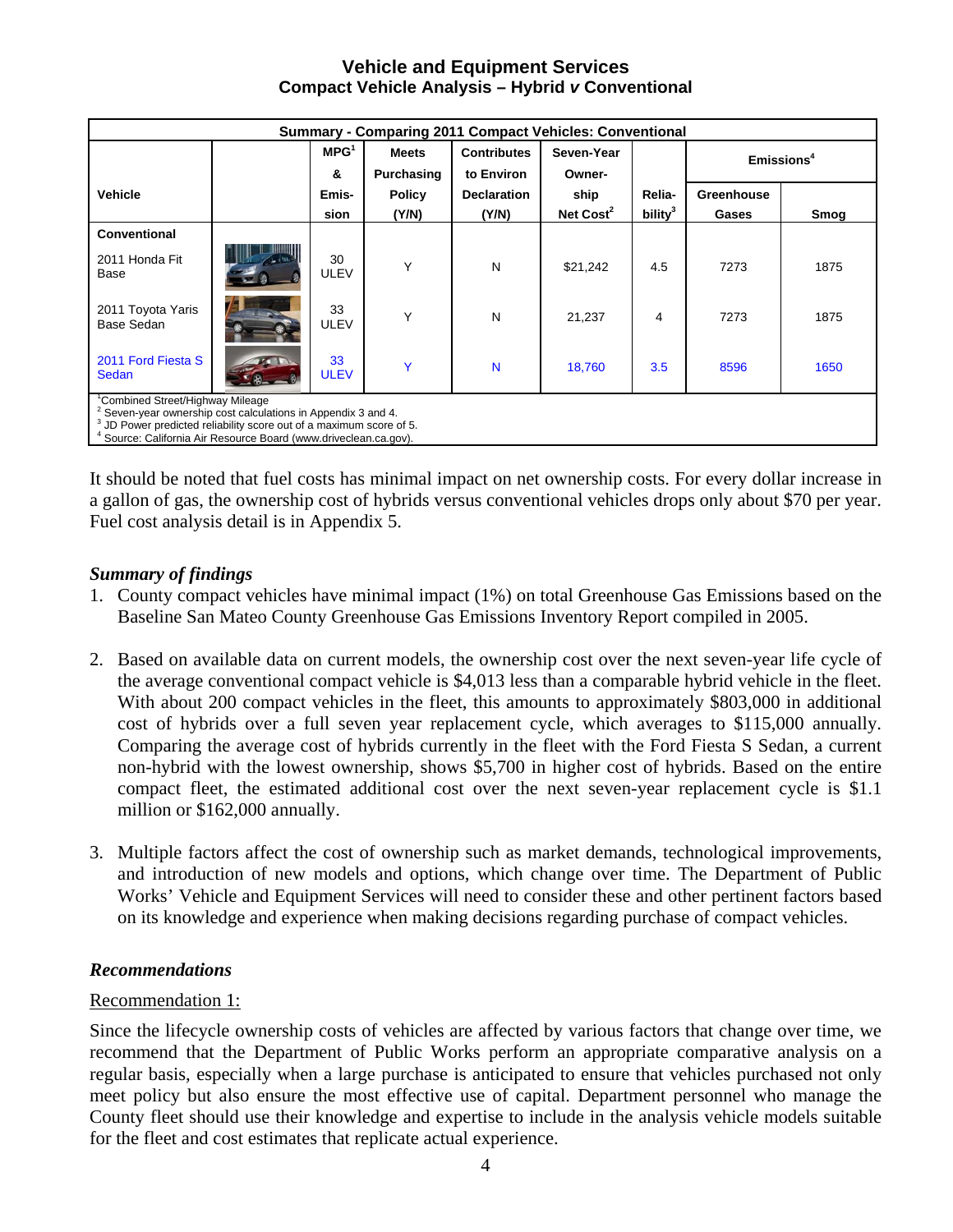A comparative analysis of 2011 hybrid models shows the Honda Insight performs as well as the Honda Civic Hybrid (in terms of MPG, compliance, reliability, and emissions) but has a lower net ownership cost of \$3,900 per vehicle.

### Recommendation 2:

Policy decisions are the responsibility of the Board and management. The Controller's Office provides data and analysis to assist in decision making.

Our analysis indicates that hybrid compact vehicles contribute only marginally toward the emission reduction goal of the Board's Cool Counties Declaration but cost significantly more than conventional vehicles that emit more greenhouse gases than hybrids but otherwise meet current policy requirements. For example, the average ownership cost of a compact hybrid in the fleet is \$4,013 more than a conventional vehicle.

Policy decisions often require consideration of competing priorities, in this case environmental and fiscal priorities. In view of the County's structural deficit the Board and management may need to reconsider current policy relating to purchase of compact fleet vehicles.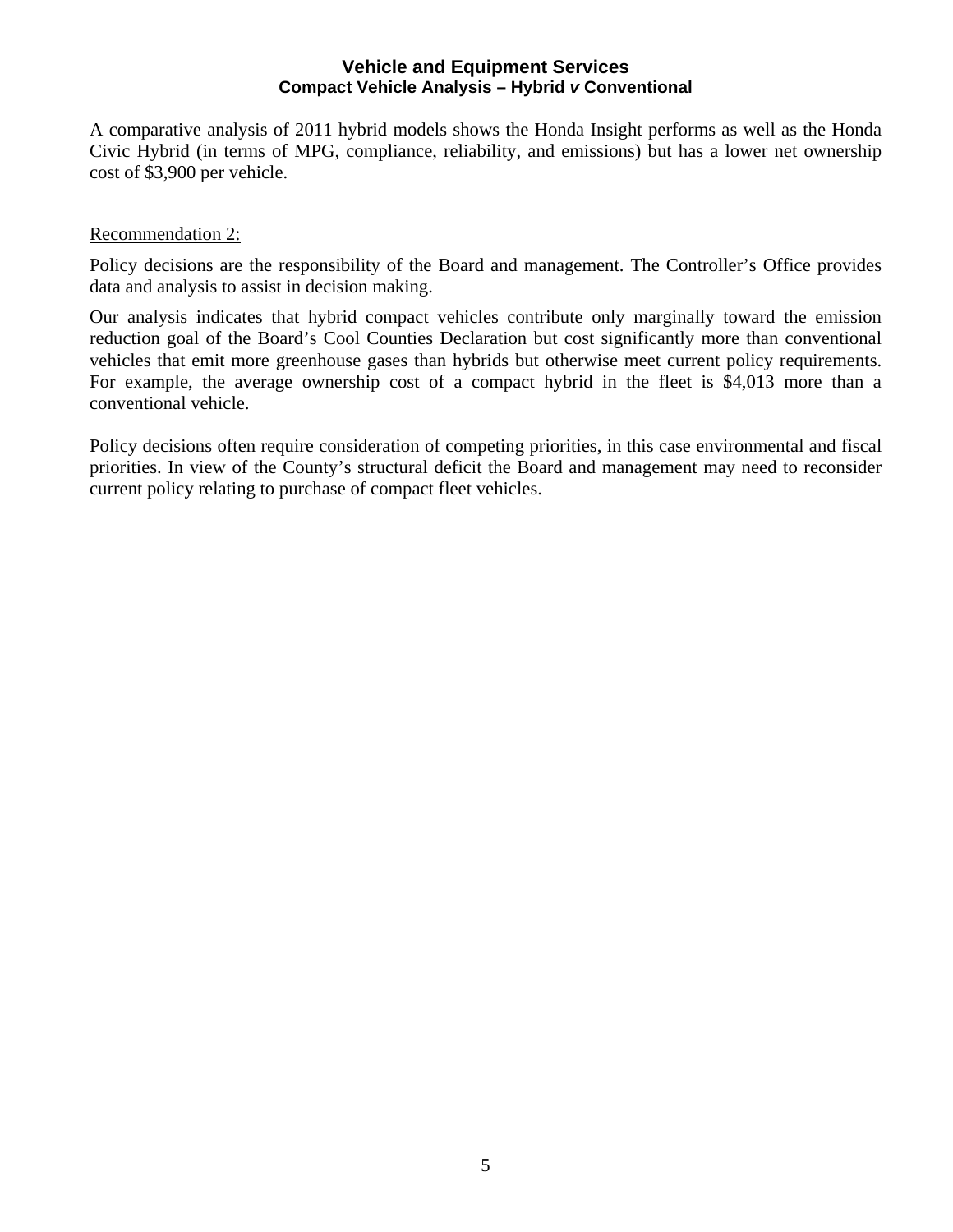# Appendix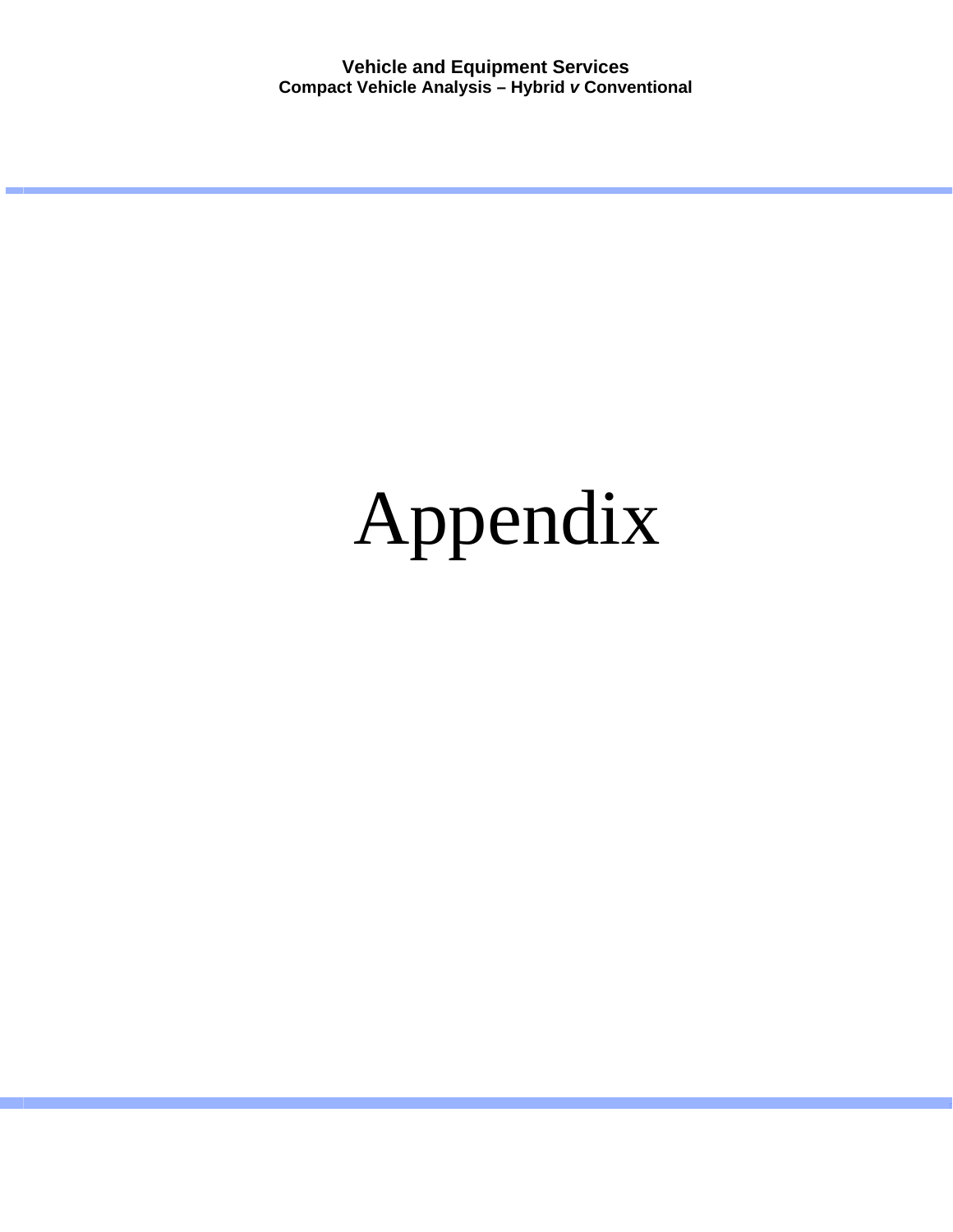## **Appendix 1 - Selection Process**

We considered the entire 2011 hybrid and conventional compacts available in the market. Models that do not meet the current purchasing policy (minimum 30 MPG) were excluded. We computed the ownership life cycle cost for the remaining hybrid and conventional compacts, as well as included all the models mentioned in the Grand Jury Report.

Below is the comprehensive list of hybrid and conventional vehicles we reviewed.

Hybrid Vehicles -

- Honda Civic Hybrid
- Honda Insight
- Toyota Prius Hybrid One

Non-hybrid Vehicles -

- Chevrolet Cobalt
- Chevrolet Cruze LS Sedan
- Chevrolet Malibu LS Sedan
- Ford Fusion S Sedan
- Ford Focus S Sedan
- Ford Fiesta S Sedan
- Honda Civic LX
- Honda Accord LX Sedan
- Honda Fit Base
- Hyundai Accent Sedan GLS
- Kia Rio Sedan LX
- Toyota Scion xD Base
- Toyota Camry Base Sedan
- Toyota Corolla S
- Toyota Yaris Base Sedan

Since the Chevrolet Cobalt was discontinued in 2011, it was excluded from further review. Both the Hyundai Accent Sedan GLS and the Kia Rio Sedan LX were not considered due to poor Insurance Institute for Highway Safety (IIHS) ratings. Also excluded were the Chevrolet Cruze, Chevrolet Malibu, Ford Fusion, Honda Accord, and Toyota Camry, which have a higher cost of ownership than the Toyota Prius Hybrid.

The vehicles with the lowest cost for each make were selected for further review, including the hybrid models in the existing fleet. We included the 2011 models of six compacts - three hybrids and three nonhybrids in our sample, for comparative analysis:

### Current hybrids in the fleet-

- Honda Civic Hybrid
- Toyota Prius Hybrid One

Hybrids selected for comparative analysis -

- Honda Insight

Conventional vehicles selected for comparative analysis -

- Ford Fiesta S Sedan
- Honda Fit Base
- Toyota Yaris Base Sedan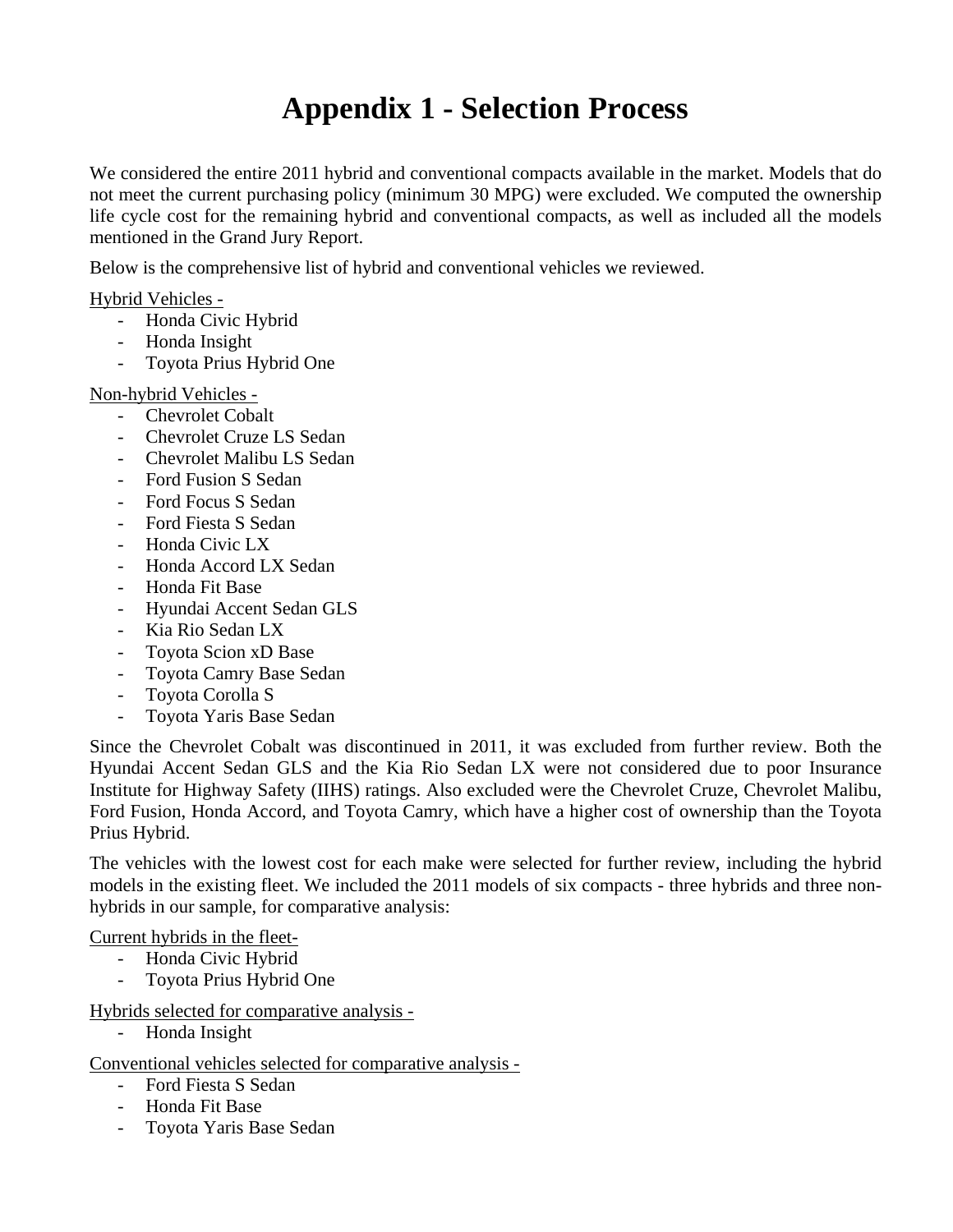## **Appendix 2 - Life-cycle Cost of Ownership Analysis**

Seven-year ownership costs were used in this analysis as this is the replacement criteria for County compact vehicles (or 100,000 miles). Costs were based on six components from estimates provided by Edmunds.com "True Cost to Own" feature. Since Edmunds provided five-year estimates based on 15,000 miles per year, adjustments were made, where appropriate.

- **Purchase**: Each vehicle analyzed is the standard model with a minimum of the following features: 4-doors, automatic transmission, power steering, anti-lock brakes, air-conditioner, airbag and audio system.
- **Taxes and Fees:** Taxes and fees were based on Redwood City, CA. For years six and seven, estimates were projections that followed historical growth patterns.
- **Fuel:** Fuel costs were adjusted to 8,120 miles a year per vehicle to better reflect the County's actual compact fleet usage. The five-year historical retail price of \$3.25/gallon of gas in the San Francisco region was used in our analysis. Source: GasBuddy.com
- **Maintenance:** The five-year total for maintenance and repairs were extended through seven years to reflect the actual total miles driven.
- **Repair:** (see above)
- **Salvage:** The salvage value is based on depreciation rates provided by Edmund. For years six and seven, depreciation were projections that followed growth patterns.

National discounts and rebates, as well as regional adjustments, were not factored into the analysis due to the variability and time sensitive nature of such discounts. Insurance was excluded from ownership cost as the County self-insures its vehicles and assigns the same fixed amount regardless of make, model, or vehicle type. To obtain the net present value, a discount rate of 3% was used in the analysis. The cost data was gathered in June 2011 and may fluctuate over time.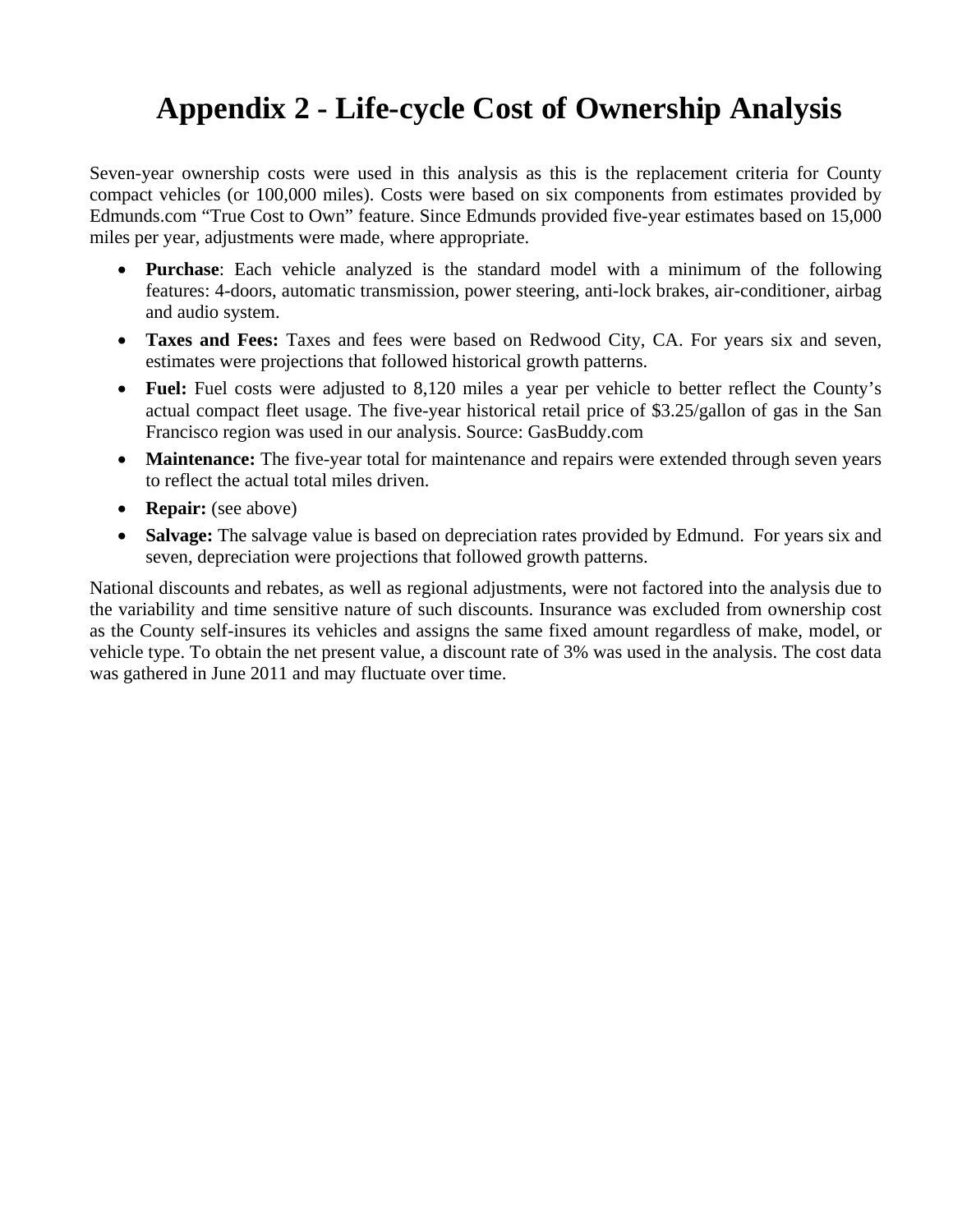# **Appendix 3: Seven-year Ownership Cost - Hybrids**

| <b>Make and Model</b><br>2011 Honda Civic Hybrid<br>2011 Toyota Prius Hybrid One<br>2011 Honda Insight | Combined MPG<br>42<br>49<br>42 | True Cost to Own (7 years)<br>\$25,079<br>\$23,773<br>\$21,192 |                                |    |                |    |                          |    | <b>Gas Prices</b> |    |       | 3.25 |                |
|--------------------------------------------------------------------------------------------------------|--------------------------------|----------------------------------------------------------------|--------------------------------|----|----------------|----|--------------------------|----|-------------------|----|-------|------|----------------|
| <b>Discount Rate</b>                                                                                   | Year                           | Year                                                           | Year                           |    | Year           |    | Year                     |    | Year              |    | Year  |      | Year           |
| 3%                                                                                                     | 0                              | 1                                                              | 2                              |    | 3              |    | 4                        |    | 5                 |    | 6     |      | $\overline{7}$ |
| 2011 Honda Civic Hybrid                                                                                |                                |                                                                |                                |    |                |    |                          |    |                   |    |       |      |                |
| Purchase <sup>2</sup>                                                                                  | \$<br>27,043                   |                                                                |                                |    |                |    |                          |    |                   |    |       |      |                |
| Taxes & Fees                                                                                           |                                | \$                                                             | \$<br>154                      | \$ | 139            | \$ | 126                      | \$ | 115               | \$ | 104   | \$   | 95             |
| Fuel <sup>3</sup>                                                                                      |                                | \$<br>633                                                      | \$<br>633                      | \$ | 633            | \$ | 633                      | \$ | 633               | \$ | 633   | \$   | 633            |
| Maintenance <sup>4</sup>                                                                               |                                | \$                                                             | \$<br>86                       | \$ |                | \$ | 466                      | \$ | 300               | \$ | 1,148 | \$   | 958            |
| Repairs <sup>4</sup>                                                                                   |                                | \$<br>$\overline{a}$                                           | \$                             | \$ |                | \$ | $\overline{\phantom{a}}$ | \$ | 111               | \$ | 269   | \$   | 393            |
| Salvage                                                                                                |                                |                                                                |                                |    |                |    |                          |    |                   |    |       | \$   | (11, 916)      |
| Annual Cash Flow                                                                                       | \$<br>27,043                   | \$<br>633                                                      | \$<br>873                      | \$ | 772            | \$ | 1,225                    | \$ | 1,159             | \$ | 2,154 | \$   | (9,838)        |
| <b>Net Present Value</b>                                                                               | \$<br>25,079                   |                                                                |                                |    |                |    |                          |    |                   |    |       |      |                |
| 2011 Toyota Prius Hybrid One                                                                           |                                |                                                                |                                |    |                |    |                          |    |                   |    |       |      |                |
| Purchase <sup>2</sup>                                                                                  | \$<br>25,341                   |                                                                |                                |    |                |    |                          |    |                   |    |       |      |                |
| Taxes & Fees                                                                                           |                                | \$<br>$\overline{\phantom{a}}$                                 | \$<br>145                      | \$ | 133            | \$ | 122                      | \$ | 112               | \$ | 103   | \$   | 94             |
| Fuel <sup>3</sup>                                                                                      |                                | \$<br>534                                                      | \$<br>534                      | \$ | 534            | \$ | 534                      | \$ | 534               | \$ | 534   | \$   | 534            |
| Maintenance <sup>4</sup>                                                                               |                                | \$<br>$\overline{\phantom{a}}$                                 | \$<br>32                       | \$ |                | \$ | 392                      | \$ | 593               | \$ | 902   | \$   | 1,728          |
| Repairs <sup>4</sup>                                                                                   |                                | \$                                                             | \$<br>$\overline{\phantom{0}}$ | \$ | $\overline{a}$ | \$ | $\blacksquare$           | \$ | 111               | \$ | 269   | \$   | 393            |
| Salvage                                                                                                |                                |                                                                |                                |    |                |    |                          |    |                   |    |       | \$   | (11, 330)      |
| Annual Cash Flow                                                                                       | \$<br>25,341                   | \$<br>534 \$                                                   | 711                            | \$ | 667            | \$ | 1,048                    | \$ | 1,350             | \$ | 1,808 | \$   | (8,580)        |
| <b>Net Present Value</b>                                                                               | \$<br>23,773                   |                                                                |                                |    |                |    |                          |    |                   |    |       |      |                |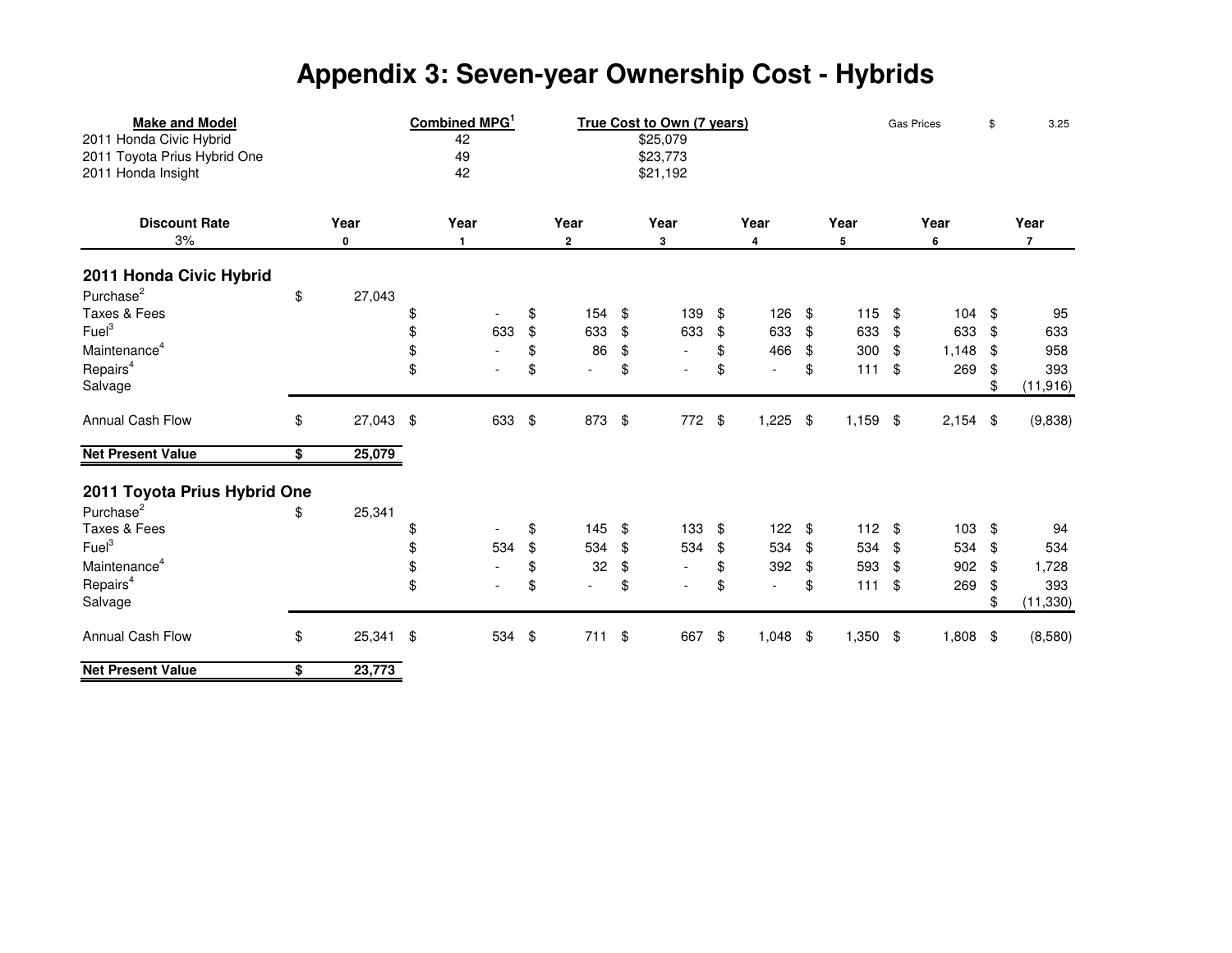## **Appendix 3: Seven-year Ownership Cost - Hybrids**

### **2011 Honda Insight**

| Purchase <sup>2</sup>    | \$<br>20,776    |                                |                                |      |                          |      |                          |      |       |      |       |      |          |
|--------------------------|-----------------|--------------------------------|--------------------------------|------|--------------------------|------|--------------------------|------|-------|------|-------|------|----------|
| Taxes & Fees             |                 | \$<br>$\overline{\phantom{a}}$ | \$<br>129                      | - \$ | 117                      | - \$ | 107                      | - \$ | 98    | - \$ | 89    | - \$ | 82       |
| Fuel <sup>3</sup>        |                 | \$<br>633 \$                   | 633 \$                         |      | 633                      | -\$  | 633 \$                   |      | 633   | -\$  | 633   | - \$ | 633      |
| Maintenance <sup>4</sup> |                 | \$<br>$\overline{\phantom{a}}$ | \$<br>159 \$                   |      | $\overline{\phantom{0}}$ | \$   | 466                      | - \$ | 299   | \$   | 1,147 | - \$ | 1,228    |
| Repairs <sup>4</sup>     |                 | \$<br>$\overline{\phantom{a}}$ | \$<br>$\overline{\phantom{a}}$ | \$   | $\overline{\phantom{0}}$ | \$   | $\overline{\phantom{a}}$ | \$   | 120   | \$   | 288   | - \$ | 423      |
| Salvage                  |                 |                                |                                |      |                          |      |                          |      |       |      |       |      | (9,278)  |
| <b>Annual Cash Flow</b>  | \$<br>20,776 \$ | 633 \$                         | 921                            | - \$ | 750                      | \$   | .206                     | \$   | 1,150 | -\$  | 2,157 | - \$ | (6, 913) |
| <b>Net Present Value</b> | 21,192          |                                |                                |      |                          |      |                          |      |       |      |       |      |          |

## **Purchase & Salvage**

| 2011 Honda Civic Hybrid |                |                   |          |                         | 2011 Toyota Prius Hybrid One |          | 2011 Honda Insight      |                   |
|-------------------------|----------------|-------------------|----------|-------------------------|------------------------------|----------|-------------------------|-------------------|
| Base price <sup>5</sup> |                | \$<br>23,950      |          | Base price <sup>5</sup> | \$<br>22.120                 |          | Base price <sup>5</sup> | \$<br>18,200      |
| Options                 |                |                   | Options  |                         | 200                          | Options  |                         |                   |
| <b>Destination Fee</b>  |                | 750               | Dstn Fee |                         | 760                          | Dstn Fee |                         | 750               |
| Tax & Fees              |                | 2,343             |          | Tax & Fees              | 2,261                        |          | Tax & Fees              | 826,              |
| Total                   |                | \$<br>27.043      | Total    |                         | \$<br>25,341                 | Total    |                         | \$<br>20,776      |
| <b>Depreciation</b>     |                | <b>YOY Factor</b> |          | <b>Depreciation</b>     | <b>YOY Factor</b>            |          | <b>Depreciation</b>     | <b>YOY Factor</b> |
| \$                      | 4,911          |                   |          | 5,408                   |                              | \$       | 3,326                   |                   |
| \$                      | 2,244          | 46%               |          | 1,889                   | 35%                          |          | 1,795                   | 54%               |
| \$                      | 1,976          | 88%               |          | 1,664                   | 88%                          |          | 1,579                   | 88%               |
| \$                      | 1,751          | 89%               |          | 1,474                   | 89%                          |          | 1,401                   | 89%               |
| \$                      | 1,571          | 90%               |          | 1,323                   | 90%                          |          | 1,257                   | 90%               |
| \$                      | 1,410          | 90%               |          | 1,187                   | 90%                          |          | 1,128                   | 90%               |
| \$                      | 1,265          | 90%               |          | 1,066                   | 90%                          |          | 1.012                   | 90%               |
| \$                      | 15,127         |                   |          | 14,011                  |                              |          | 11,498                  |                   |
| \$                      | 11,916 Salvage |                   | \$       | 11,330 Salvage          |                              | \$       | 9,278 Salvage           |                   |

### Notes:

 $^1$ EPA defines combined MPG as 45% city and 55% highway

 $^2$ Purchase price from Edmunds.com based on base price, options (automatic transmission and/or floor mats), destination fee, tax, and fees.

 ${}^{3}$ Fuel cost based on San Mateo County average of 8,121 miles per vehicle per year divided by the combined MPG, assuming fuel at \$3.25/gallon, which is based on the 5-year historical San Francisco average provided by gasbuddy.com.

<sup>4</sup>Maintenance and repairs cost from Edmunds.com. Since the Edmunds.com estimates were based on 15K mi. per year, while the County vehicles were driven an average of just over 8K mi. per year, the five year total costs were extended through seven years.

 $^5$ Base price of all vehicles based on automatic transmission. This is standard on all hybrids.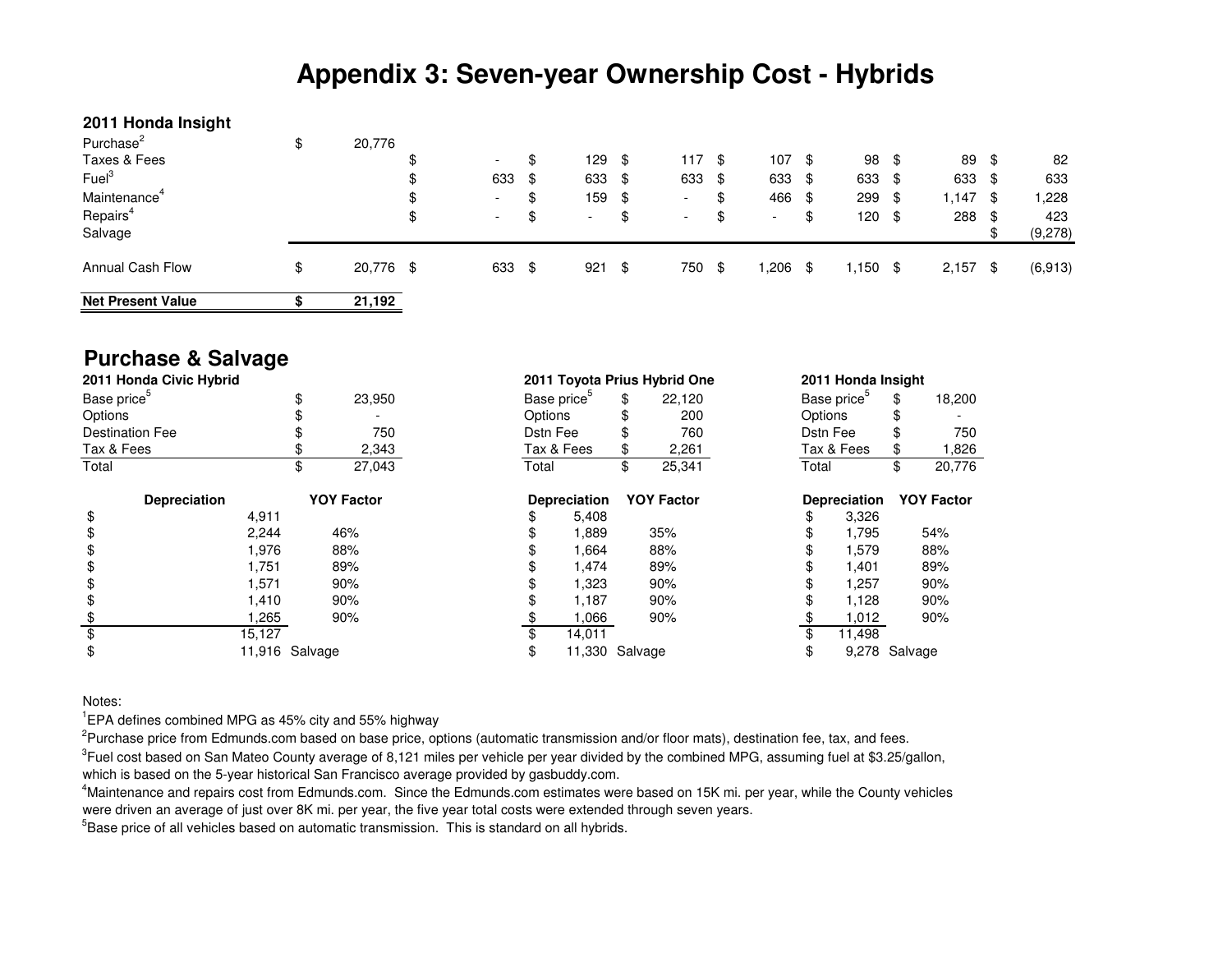# **Appendix 4: Seven-year Ownership Cost - Conventional Vehicles**

| <b>Make and Model</b><br>2011 Honda Fit Base<br>2011 Toyota Yaris Base Sedan<br>2011 Ford Fiesta S Sedan |                 | Combined MPG <sup>1</sup><br>30<br>33<br>33 | True Cost to Own (7 years)<br>\$21,242<br>\$21,237<br>\$18,760 |                                |            |      |    |                          |    |            | <b>Gas Prices</b> | \$    | 3.25 |                |
|----------------------------------------------------------------------------------------------------------|-----------------|---------------------------------------------|----------------------------------------------------------------|--------------------------------|------------|------|----|--------------------------|----|------------|-------------------|-------|------|----------------|
| <b>Discount Rate</b>                                                                                     | Year            |                                             | Year                                                           | Year                           |            | Year |    | Year                     |    | Year       |                   | Year  |      | Year           |
| 3%                                                                                                       | 0               |                                             | $\mathbf{1}$                                                   | $\overline{2}$                 |            | 3    |    | 4                        |    | 5          |                   | 6     |      | $\overline{7}$ |
| 2011 Honda Fit Base                                                                                      |                 |                                             |                                                                |                                |            |      |    |                          |    |            |                   |       |      |                |
| Purchase <sup>2</sup>                                                                                    | \$<br>18,280    |                                             |                                                                |                                |            |      |    |                          |    |            |                   |       |      |                |
| Taxes & Fees                                                                                             |                 | \$                                          |                                                                | \$<br>119                      | \$         | 109  | \$ | 99                       | \$ | 90         | \$                | 82    | \$   | 75             |
| Fuel <sup>3</sup>                                                                                        |                 | \$                                          | 870                                                            | \$<br>870                      | \$         | 870  | \$ | 870                      | \$ | 870        | \$                | 870   | \$   | 870            |
| Maintenance <sup>4</sup>                                                                                 | \$              | \$                                          | $\mathbf{r}$                                                   | \$<br>177                      | \$         |      | \$ | 473                      | \$ | 301        | \$                | 1,152 | -\$  | 1,248          |
| Repairs <sup>4</sup>                                                                                     | \$              | \$                                          |                                                                | \$                             | \$         |      | \$ | $\overline{\phantom{0}}$ | \$ | $111$      | \$                | 269   | \$   | 393            |
| Salvage                                                                                                  |                 |                                             |                                                                |                                |            |      |    |                          |    |            |                   |       | \$   | (7,908)        |
| Annual Cash Flow                                                                                         | \$<br>18,280    | $\sqrt[6]{2}$                               | 870                                                            | \$<br>1,166                    | $\sqrt{3}$ | 979  | \$ | $1,442$ \$               |    | $1,372$ \$ |                   | 2,373 | -\$  | (5, 322)       |
| <b>Net Present Value</b>                                                                                 | \$<br>21,242    |                                             |                                                                |                                |            |      |    |                          |    |            |                   |       |      |                |
| 2011 Toyota Yaris Base Sedan                                                                             |                 |                                             |                                                                |                                |            |      |    |                          |    |            |                   |       |      |                |
| Purchase <sup>2</sup>                                                                                    | \$<br>17,063    |                                             |                                                                |                                |            |      |    |                          |    |            |                   |       |      |                |
| Taxes & Fees                                                                                             |                 | \$                                          | $\overline{\phantom{a}}$                                       | \$<br>117                      | \$         | 105  | \$ | 95                       | \$ | 86         | \$                | 78    | \$   | 70             |
| Fuel <sup>3</sup>                                                                                        |                 | \$                                          | 802                                                            | \$<br>802                      | \$         | 802  | \$ | 802                      | \$ | 802        | \$                | 802   | \$   | 802            |
| Maintenance <sup>4</sup>                                                                                 |                 | \$                                          | $\blacksquare$                                                 | \$<br>32                       | \$         |      | \$ | 325                      | \$ | 500        | \$                | 831   | \$   | 1,630          |
| Repairs <sup>4</sup>                                                                                     |                 | \$                                          | $\overline{a}$                                                 | \$<br>$\overline{\phantom{a}}$ | \$         |      | \$ | $\overline{\phantom{a}}$ | \$ | 111        | \$                | 269   | \$   | 393            |
| Salvage                                                                                                  |                 |                                             |                                                                |                                |            |      |    |                          |    |            |                   |       |      | (5,808)        |
| Annual Cash Flow                                                                                         | \$<br>17,063 \$ |                                             | 802 \$                                                         | 951                            | \$         | 907  | \$ | $1,222$ \$               |    | 1,499      | \$                | 1,980 | -\$  | (2,913)        |
| <b>Net Present Value</b>                                                                                 | \$<br>21,237    |                                             |                                                                |                                |            |      |    |                          |    |            |                   |       |      |                |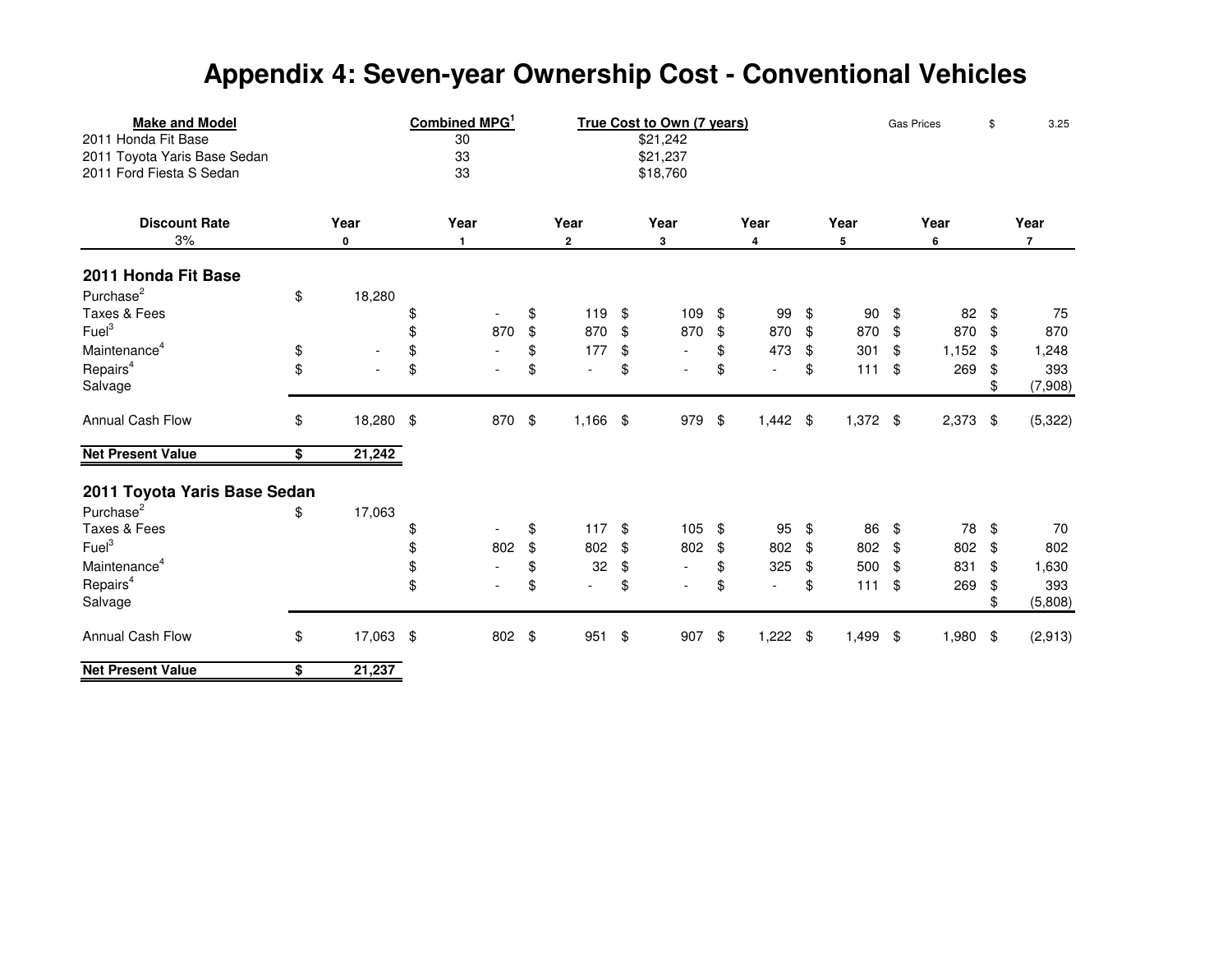## **Appendix 4: Seven-year Ownership Cost - Conventional Vehicles**

### **2011 Ford Fiesta S Sedan**

| Purchase <sup>2</sup>    | \$<br>16,589 |        |                          |                          |      |                          |      |                          |      |        |      |        |      |         |
|--------------------------|--------------|--------|--------------------------|--------------------------|------|--------------------------|------|--------------------------|------|--------|------|--------|------|---------|
| Taxes & Fees             |              | ¢<br>ง | $\overline{\phantom{a}}$ | \$<br>113                | - \$ | 103                      | - \$ | 94                       | - \$ | 87     | - \$ | 80     | - \$ | 73      |
| Fuel <sup>3</sup>        |              | σ<br>Φ | 800 \$                   | 800 \$                   |      | 800                      | -\$  | 800 \$                   |      | 800    | -\$  | 800 \$ |      | 800     |
| Maintenance <sup>4</sup> |              | ง      | $\overline{\phantom{a}}$ | \$<br>$145$ \$           |      | $\overline{\phantom{0}}$ | Œ    | $315$ \$                 |      | 492 \$ |      | 485    | - \$ | 997     |
| Repairs <sup>4</sup>     |              | \$     | $\overline{\phantom{0}}$ | $\overline{\phantom{0}}$ | \$   | $\overline{\phantom{0}}$ | \$   | $\overline{\phantom{a}}$ | \$   | 103    | -\$  | 247    | - \$ | 361     |
| Salvage                  |              |        |                          |                          |      |                          |      |                          |      |        |      |        |      | (7,310) |
| <b>Annual Cash Flow</b>  | \$<br>16,589 | S.     | 800 \$                   | 058. ا                   |      | 903                      | \$.  | ,209                     | \$   | .482،  | -\$  | 611. ا | - \$ | (5,080) |
| <b>Net Present Value</b> | 18,760       |        |                          |                          |      |                          |      |                          |      |        |      |        |      |         |

## **Purchase & Salvage**

| 2011 Honda Fit Base     |        |               |                   |          |                         |               | 2011 Toyota Yaris Base Sedan |          | 2011 Ford Fiesta S Sedan |                   |
|-------------------------|--------|---------------|-------------------|----------|-------------------------|---------------|------------------------------|----------|--------------------------|-------------------|
| Base price <sup>5</sup> |        | Φ             | 15,900            |          | Base price <sup>5</sup> | \$            | 14,515                       |          | Base price <sup>5</sup>  | \$<br>13,320      |
| Options                 |        |               |                   | Options  |                         |               | 150                          | Options  |                          | 1,095             |
| <b>Destination Fee</b>  |        |               | 750               | Dstn Fee |                         |               | 760                          | Dstn Fee |                          | 675               |
| Tax & Fees              |        |               | 1,630             |          | Tax & Fees              |               | 1,638                        |          | Tax & Fees               | 1,499             |
| Total                   |        | Φ             | 18,280            | Total    |                         | \$            | 17,063                       | Total    |                          | \$<br>16,589      |
| <b>Depreciation</b>     |        |               | <b>YOY Factor</b> |          | <b>Depreciation</b>     |               | <b>YOY Factor</b>            |          | <b>Depreciation</b>      | <b>YOY Factor</b> |
| \$                      | 2,744  |               |                   |          | 3,223                   |               |                              |          | 2,432                    |                   |
| \$                      | 1,677  |               | 61%               |          | 1,765                   |               | 55%                          |          | 1,504                    | 62%               |
| \$                      | 1,475  |               | 88%               |          | 1,553                   |               | 88%                          |          | 1,324                    | 88%               |
| S                       | 1,308  |               | 89%               |          | 1,376                   |               | 89%                          |          | 1,174                    | 89%               |
|                         | 1,173  |               | 90%               |          | 1,235                   |               | 90%                          |          | 1,053                    | 90%               |
|                         | 1,052  |               | 90%               |          | 1,108                   |               | 90%                          |          | 944                      | 90%               |
|                         | 943    |               | 90%               |          | 995                     |               | 90%                          |          | 847                      | 90%               |
|                         | 10,372 |               |                   |          | 11,255                  |               |                              |          | 9,279                    |                   |
| \$                      |        | 7,908 Salvage |                   |          |                         | 5,808 Salvage |                              |          | 7,310 Salvage            |                   |

Notes:

 $^1$ EPA defines combined MPG as 45% city and 55% highway

 $^2$ Purchase price from Edmunds.com based on base price, options (automatic transmission and/or floor mats), destination fee, tax, and fees.

 ${}^{3}$ Fuel cost based on San Mateo County average of 8,121 miles per vehicle per year divided by the combined MPG, assuming fuel at \$3.25/gallon, which is based on the 5-year historical San Francisco average provided by gasbuddy.com.

<sup>4</sup>Maintenance and repairs cost from Edmunds.com. Since the Edmunds.com estimates were based on 15K mi. per year, while the County vehicles were driven an average of just over 8K mi. per year, the five year total costs were extended through seven years.

<sup>5</sup>Base price of all vehicles based on automatic transmission. For conventional vehicles, specific model with automatic transmission selected.